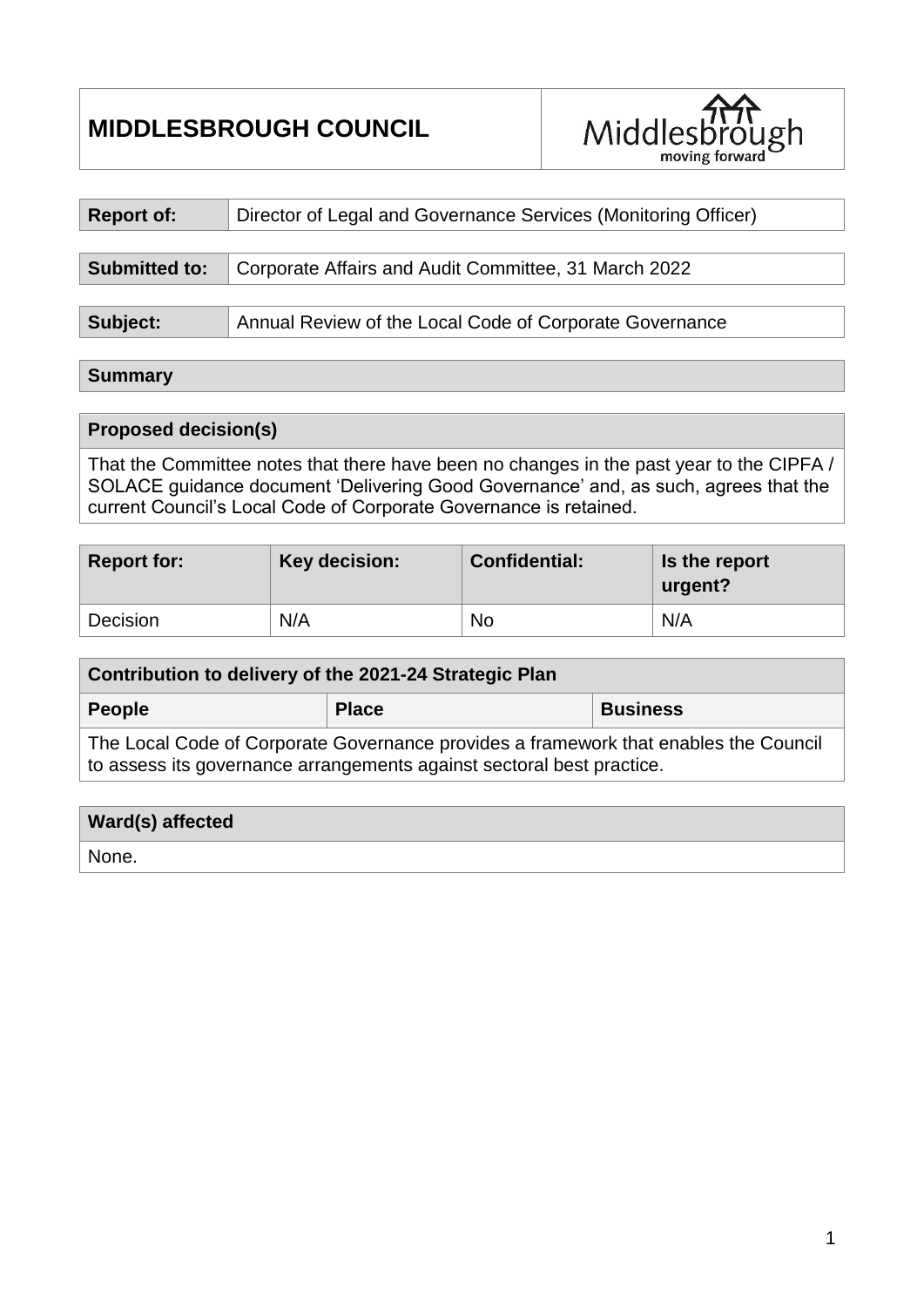### **What is the purpose of this report?**

1. To report the outcome of the annual review of the Council's Local Code of Corporate Governance (LCCG).

### **Why does this report require a Member decision?**

2. It is within the remit of Corporate Affairs and Audit Committee to keep 'under review the Council's arrangements for Corporate Governance'. The LCCG sets the framework against which compliance with corporate governance best practice is assessed on a systematic basis. Any decision to amend the LCCG is reserved for full Council, as advised by this Committee.

## **Report Background**

- 3. Regular reviews of the LCCG are necessary to ensure that the Council is assessing its governance arrangements against sectoral best practice.
- 4. The current LCCG (at Appendix 1) is modelled on the CIPFA / SOLACE guidance 'Delivering Good Governance' (2016). An annual review schedule was put in place to ensure that changes to this guidance were reflected within the LCCG. There have been no changes to the guidance since the current LCCG was adopted by Council in 2017. As such, no changes to LCCG are proposed from this year's review.

## **What decision(s) are being asked for?**

5. That Corporate Affairs and Audit Committees notes that there have been no changes in the past year to the CIPFA / SOLACE guidance document 'Delivering Good Governance' and, as such, agrees that the current Council's Local Code of Corporate Governance is retained.

#### **Why is this being recommended?**

6. This decision is being recommended because the current LCCG already reflects recognised sectoral best practice.

#### **Other potential decisions and why these have not been recommended**

7. The other potential option would be to review the LCCG against another best practice standard, or create a new local standard. This option is not recommended as the CIPFA / SOLACE guidance is recognised as sectoral best practice and provides an appropriate framework to ensure that the Council has good governance practices in place.

#### **Impact(s) of recommended decision(s)**

8. If agreed, the draft Annual Governance Statement for the financial year ending in April 2022 will represent an assessment against the LCCG at Appendix 1.